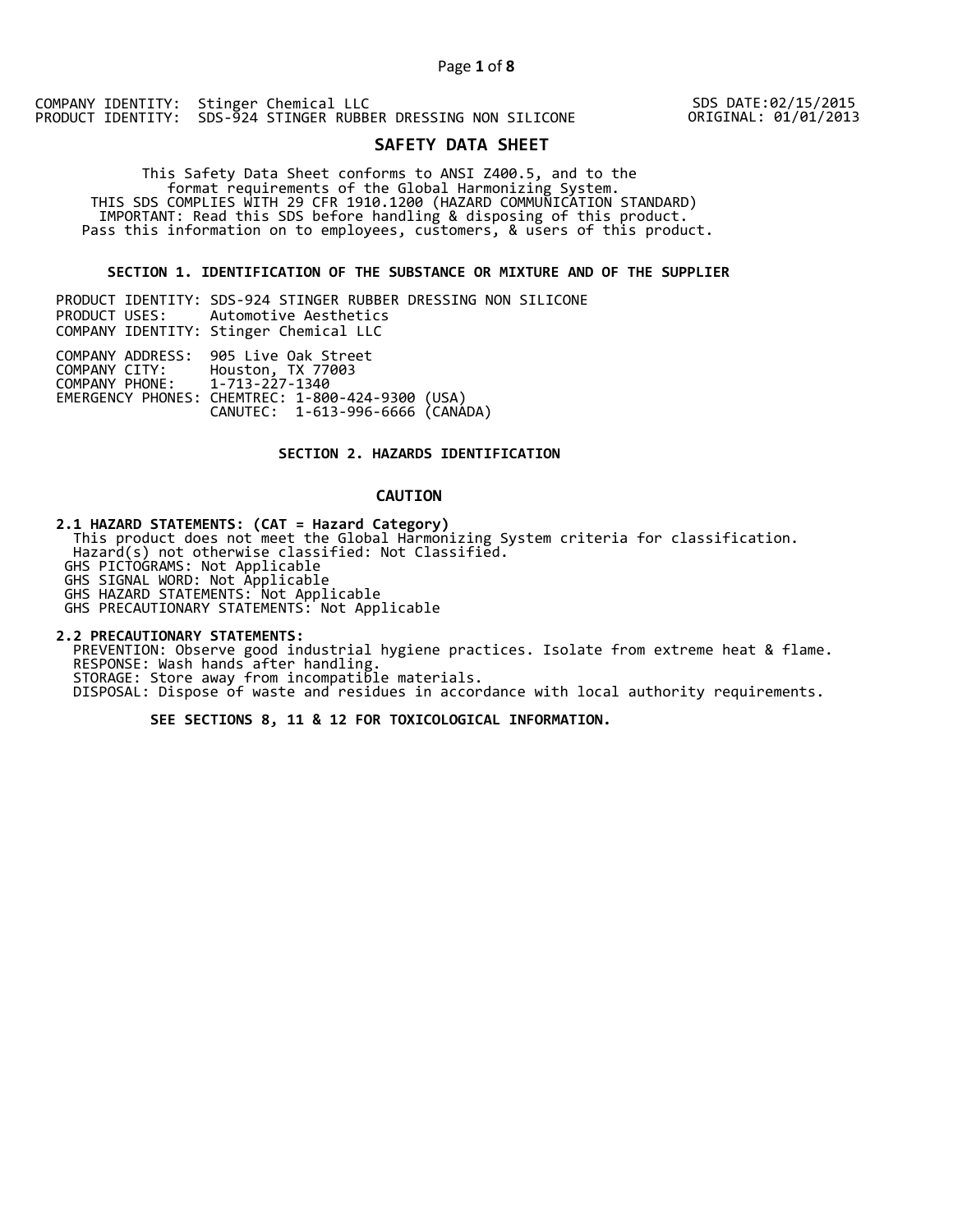### **SECTION 3. COMPOSITION/INFORMATION ON INGREDIENTS**

| <b>MATERIAL</b>                                    | CAS#             | <b>EINECS#</b>           | WT %               |  |
|----------------------------------------------------|------------------|--------------------------|--------------------|--|
| Water                                              | 7732-18-5        | 231-791-2                | 65-75              |  |
| Glycerol                                           | $56 - 81 - 5$    | $\overline{\phantom{a}}$ | $9 - 12$           |  |
| Isopropyl Alcohol<br>Methyl Chloro Isothiazolinone | $67 - 63 - 0$    |                          | $3 - 7$<br>$2 - 7$ |  |
| Poly $($ oxy-1,2-ethandiyl),a-                     | $26172 - 55 - 4$ |                          | $2 - 6$            |  |
| undecyl-w-hydroxy-1-undecanol                      | 160875-66-1      |                          | Q- 2               |  |

The specific chemical component identities and/or the exact component percentages of this material may be withheld as trade secrets. This information is made available to health professionals, employees, and designated representatives in accordance with the applicable provisions of 29 CFR 1910.1200̄ (I)(1).  $\overline{\phantom{a}}$ 

TRACE COMPONENTS: Trace ingredients (if any) are present in < 1% concentration, (< 0.1% for potential carcinogens, reproductive toxins, respiratory tract mutagens, and sensitizers). None of the trace ingredients contribute significant additional hazards at the concentrations that may be present in this product. All pertinent hazard information has been provided in this document, per the requirements of the Federal Occupational Safety and Health Administration Standard (29 CFR 1910.1200), U.S. State equivalents, and Canadian Hazardous Materials Identification System Standard (CPR 4).

#### **SECTION 4. FIRST AID MEASURES**

4.1 MOST IMPORTANT SYMPTOMS/EFFECTS, ACUTE & CHRONIC: See Section 11 for Symptoms/Effects (acute & chronic).

4.2 EYE CONTACT:

For eyes, flush with plenty of water for 15 minutes & get medical attention.

4.3 SKIN CONTACT: In case of contact with skin immediately remove contaminated clothing. Wash thoroughly with soap & water. Wash contaminated clothing before reuse.

4.4 INHALATION:

 After high vapor exposure, remove to fresh air. If breathing is difficult, give oxygen. If breathing has stopped, trained personnel should immediately begin artificial respiration. If the heart has stopped, trained personnel should immediately begin cardiopulmonary resuscitation (CPR).

4.5 SWALLOWING: Rinse mouth. GET MEDICAL ATTENTION IMMEDIATELY. Do NOT give liquids to an unconscious or convulsing person.

## **SECTION 5. FIRE FIGHTING MEASURES**

5.1 FIRE & EXPLOSION PREVENTIVE MEASURES: NO open flames.

- 5.2 SUITABLE (& UNSUITABLE) EXTINGUISHING MEDIA: Use dry powder, alcohol-resistant foam, water spray, carbon dioxide.
- 5.3 SPECIAL PROTECTIVE EQUIPMENT & PRECAUTIONS FOR FIRE FIGHTERS: Water spray may be ineffective on fire but can protect fire-fighters & cool closed containers. Use fog nozzles if water is used. Do not enter confined fire-space without full bunker gear. (Helmet with face shield, bunker coats, gloves & rubber boots).

5.4 SPECIFIC HAZARDS OF CHEMICAL & HAZARDOUS COMBUSTION PRODUCTS: SLIGHTLY COMBUSTIBLE! Isolate from oxidizers, heat, & open flame. Closed containers may explode if exposed to extreme heat. Applying to hot surfaces requires special precautions. Continue all label precautions!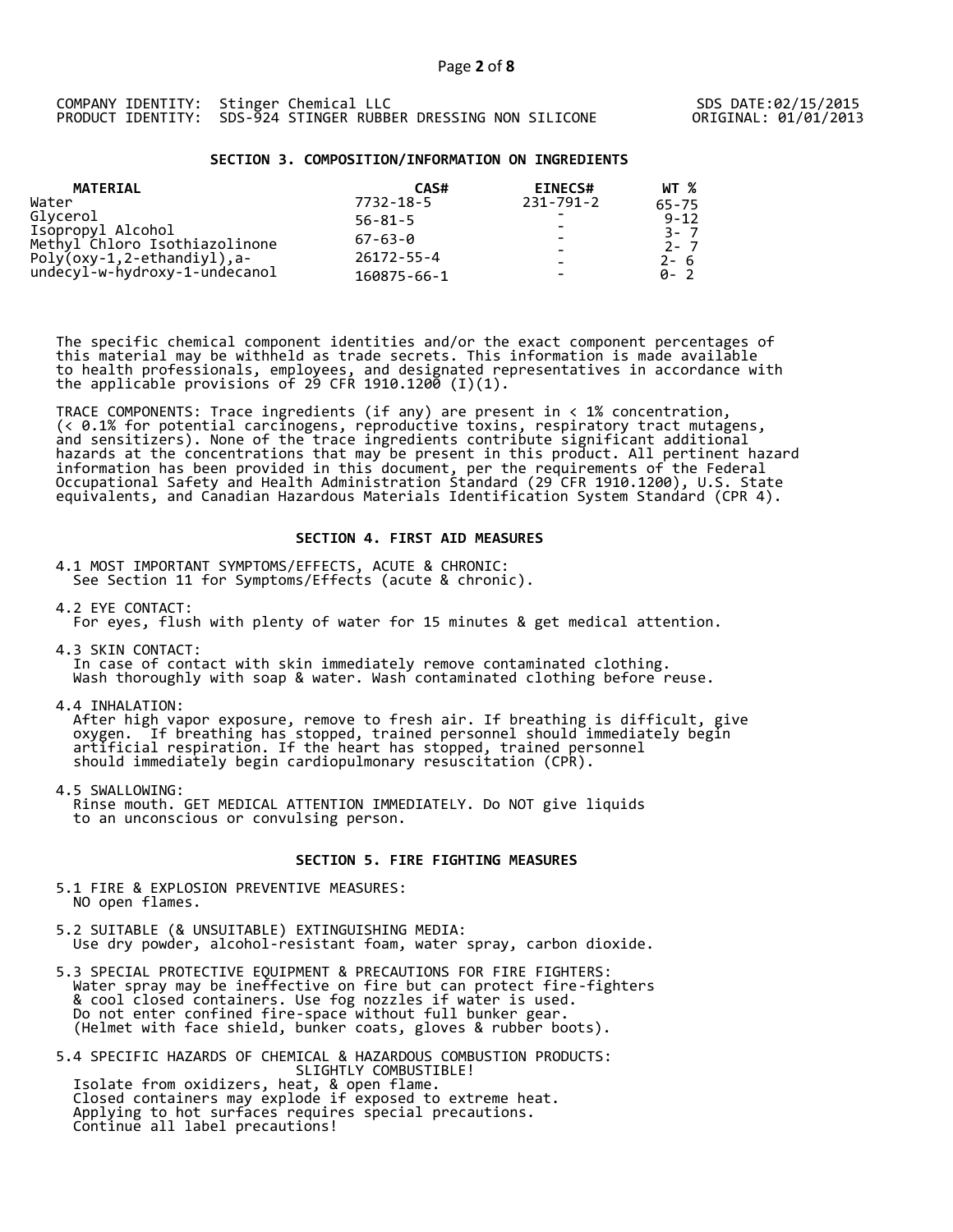SDS DATE:02/19/2015 ORIGINAL: 01/01/2013

## **SECTION 6. ACCIDENTAL RELEASE MEASURES**

6.1 PERSONAL PRECAUTIONS, PROTECTIVE EQUIPMENT & EMERGENCY PROCEDURES: Keep unprotected personnel away. Wear appropriate personal protective equipment given in Section 8.

6.2 ENVIRONMENTAL PRECAUTIONS: Keep from entering storm sewers and ditches which lead to waterways.

6.3 METHODS & MATERIAL FOR CONTAINMENT & CLEAN-UP: Stop spill at source. Dike and contain. Collect leaking liquid in sealable containers. Absorb remaining liquid in sand or inert absorbent. Remove to safe place.

## **SECTION 7. HANDLING AND STORAGE**

7.1 PRECAUTIONS FOR SAFE HANDLING: Isolate from oxidizers, heat, & open flame. Use only with adequate ventilation. Avoid prolonged or repeated contact with skin. Consult Safety Equipment Supplier. Wear goggles, face shield, gloves, apron & footwear impervious to material. Wash clothing before reuse. Avoid free fall of liquid. Ground containers when transferring. Do not flame cut, braze, or weld. Continue all label precautions!

7.2 CONDITIONS FOR SAFE STORAGE, INCLUDING ANY INCOMPATIBILITIES: Keep separated from strong oxidants. Do not store above 49 C/120 F. Keep container tightly closed & upright when not in use to prevent leakage.

## **SECTION 7. HANDLING AND STORAGE (CONTINUED)**

7.3 NONBULK: CONTAINERS:

 Store containers in a cool, dry location, away from direct sunlight, sources of intense heat, or where freezing is possible. Material should be stored in secondary containers or in a diked area, as appropriate. Store containers away from incompatible chemicals (see Section 10, Stability and Reactivity). Post warning and "NO SMOKING" signs in storage and use areas, as appropriate. Empty containers should be handled with care. Never store food, feed, or drinking water in containers which held this product.

7.4 BULK CONTAINERS:

 All tanks and pipelines which contain this material must be labeled. Perform routine maintenance on tanks or pipelines which contain this product. Report all leaks immediately to the proper personnel.

7.5 TANK CAR SHIPMENTS:

 Tank cars carrying this product should be loaded and unloaded in strict accordance with tank-car manufacturer's recommendation and all established on-site safety procedures. Appropriate personal protective equipment must be used (see Section 8, Engineering Controls and Personal Protective Equipment.). All loading and unloading equipment must be inspected, prior to each use. Loading and unloading operations must be attended, at all times. Tank cars must be level, brakes must be set or wheels must be locked or blocked prior to loading or unloading. Tank car (for loading) or storage tanks (for unloading) must be verified to be correct for receiving this product and be properly prepared, prior to starting the transfer operations. Hoses must be verified to be in the correct positions, before starting transfer operations. A sample (if required) must be taken and verified (if required) prior to starting transfer operations. All lines must be blown-down and purged before disconnecting them from the tank car or vessel.

7.6 PROTECTIVE PRACTICES DURING MAINTENANCE OF CONTAMINATED EQUIPMENT:

 Follow practices indicated in Section 6 (Accidental Release Measures). Make certain application equipment is locked and tagged-out safely. Always use this product in areas where adequate ventilation is provided. Collect all rinsates and dispose of according to applicable Federal, State, Provincial, or local procedures.

7.7 EMPTY CONTAINER WARNING:

 Empty containers may contain residue and can be dangerous. Do not attempt to refill or clean containers without proper instructions. Empty drums should be completely drained and safely stored until appropriately reconditioned or disposed. Empty containers should be taken for recycling, recovery, or disposal through suitably qualified or licensed contractor and in accordance with governmental regulations. **DO NOT PRESSURIZE, CUT, WELD, BRAZE, SOLDER, DRILL, GRIND, OR EXPOSE SUCH CONTAINERS TO HEAT, FLAME, SPARKS, STATIC ELECTRICITY, OR OTHER SOURCES OF IGNITION. THEY MAY BURST AND CAUSE INJURY OR DEATH.**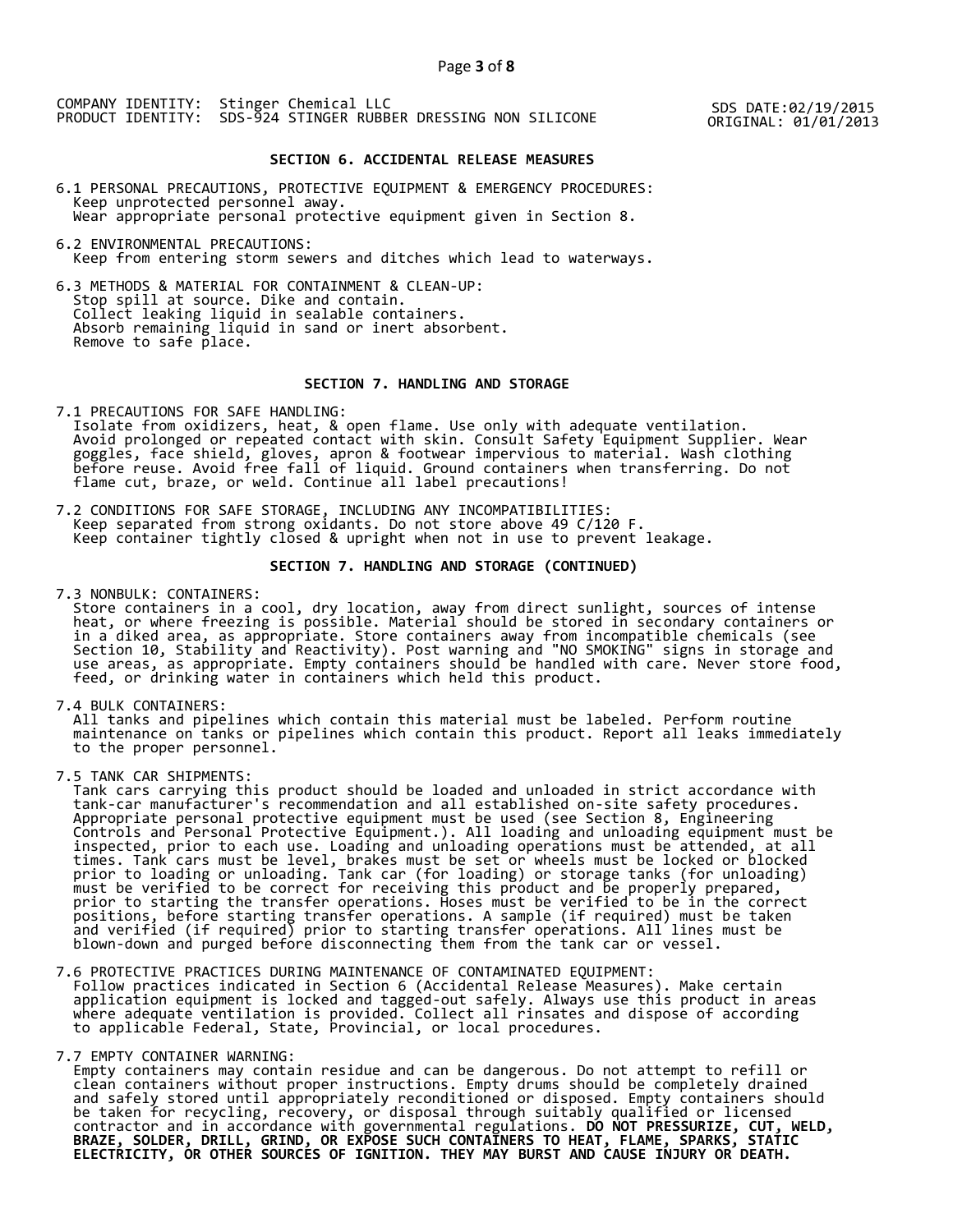ORIGINAL: 01/01/2013

## **SECTION 8. EXPOSURE CONTROLS/PERSONAL PROTECTION**

| 8.1 EXPOSURE LIMITS:<br>MATERIAL  | CAS#                                                              | <b>EINECS#</b> | TWA (OSHA) | TLV (ACGIH) |
|-----------------------------------|-------------------------------------------------------------------|----------------|------------|-------------|
| Water                             | 7732-18-5                                                         | 231-791-2      | None Known | None Known  |
| Glvcerol                          | $56 - 81 - 5$<br>$67 - 63 - 0$<br>$26172 - 55 - 4$<br>160875-66-1 |                | None Known | None Known  |
| Isopropyl Alcohol                 |                                                                   |                | None Known | None Known  |
| Methyl Chloro Isothiazolinone     |                                                                   |                | None Known | None Known  |
| $Poly($ oxy-1,2-ethandiyl), $a$ - |                                                                   |                | None Known | None Known  |
| undecyl-w-hydroxy-1-undecanol     |                                                                   | $\overline{a}$ | None Known | None Known  |

This product contains no EPA Hazardous Air Pollutants (HAP) in amounts  $> 0.1\%$ .

## **8.2 APPROPRIATE ENGINEERING CONTROLS:**

RESPIRATORY EXPOSURE CONTROLS

 Airborne concentrations should be kept to lowest levels possible. If vapor, dust or mist is generated and the occupational exposure limit of the product, or any component of the product, is exceeded, use appropriate NIOSH or MSHA approved air purifying or air-supplied respirator authorized in 29 CFR 1910.134, European Standard EN 149, or applicable State regulations, after determining the airborne concentration of the contaminant. Air supplied respirators should always be worn when airborne concentration of the contaminant or oxygen content is unknown. Maintain airborne contaminant concentrations below exposure limits. If adequate ventilation is not available or there is potential for airborne exposure above the exposure limits, a respirator may be worn up to the respirator exposure limitations, check with respirator equipment manufacturer's recommendations/limitations. For particulates, a particulate respirator (NIOSH Type N95 or better filters) may be worn. If oil particles (such as: lubricants, cutting fluids, glycerine, and so on) are present, use a NIOSH Type R or P filter. For a higher level of protection, use positive pressure supplied air respiration protection or Self-Contained Breathing Apparatus or if oxygen levels are below 19.5% or are unknown.

 EMERGENCY OR PLANNED ENTRY INTO UNKNOWN CONCENTRATIONS OR IDLH CONDITIONS Positive pressure, full-face piece Self-Contained Breathing Apparatus; or positive pressure, full-face piece Self-Contained Breathing Apparatus with an auxilliary positive pressure Self-Contained Breathing Apparatus.

VENTILATION<br>LOCAL EXHAUST: Necessary LOCAL EXHAUST: Necessary MECHANICAL (GENERAL): Necessary SPECIAL: None OTHER: None Please refer to ACGIH document, "Industrial Ventilation, A Manual of Recommended Practices", most recent edition, for details.

## **8.3 INDIVIDUAL PROTECTION MEASURES, SUCH AS PERSONAL PROTECTIVE EQUIPMENT:**

EYE PROTECTION:

 Safety eyewear complying with an approved standard should be used when a risk assessment indicates this is necessary to avoid exposure to liquid splashes, mists or dusts. If contact is possible, chemical splash goggles should be worn, when a higher degree of protection is necessary, use splash goggles or safety glasses. Face-shields are recommended when the operation can generate splashes, sprays or mists.

## HAND PROTECTION:

 Use gloves chemically resistant to this material. Glove must be inspected prior to use. Preferred examples: Butyl rubber, Chlorinated Polyethylene, Polyethylene, Ethyl vinyl alcohol laminate ("EVAL"), Polyvinyl alcohol ("PVA"). Examples of acceptable glove barrier materials include: Natural rubber ("latex"), Neoprene, Nitrile/butadiene rubber ("nitrile") or ("NBR"), Polyvinyl chloride ("PVC") or "vinyl"), Viton. Chemical-resistant, impervious gloves complying with an approved standard should be worn at all times when handling chemical products if a risk assessment indicates this is necessary. Considering the parameters specified by the glove manufacturer, check during use that the gloves are still retaining their protective properties. It should be noted that the time to breakthrough for any glove material may be different for different glove manufacturers. In the case of mixtures, consisting of several substances, the protection time of the gloves cannot be accurately estimated. Use proper glove removal technique (without touching glove's outer surface) to avoid skin contact with this product. Dispose of contaminated gloves after use in accordance with applicable laws and good practices. Wash and dry hands.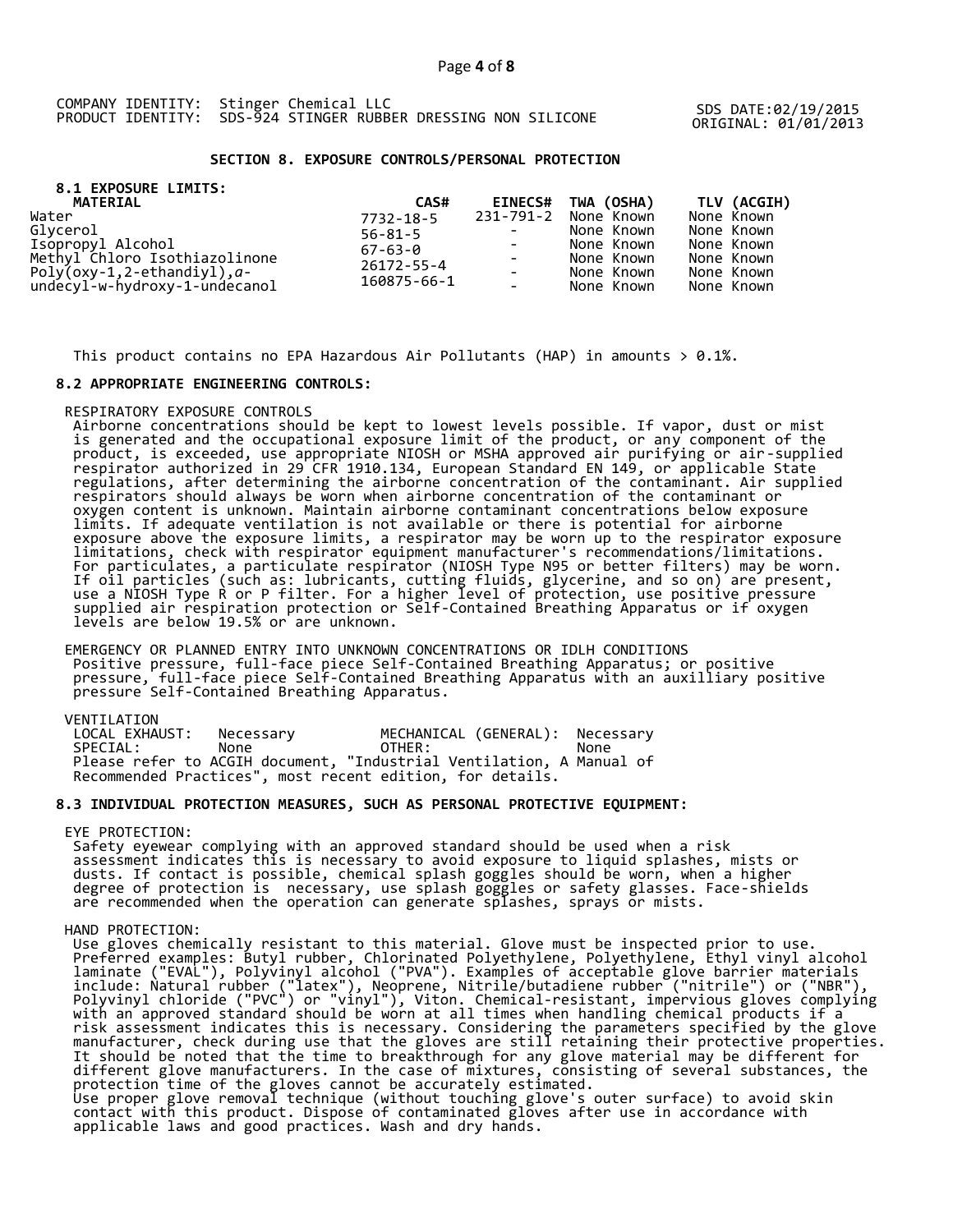SDS DATE:02/19/2015 ORIGINAL: 01/01/2013

## **SECTION 8. EXPOSURE CONTROLS/PERSONAL PROTECTION (CONTINUED)**

BODY PROTECTION:

 Use body protection appropriate for task. Cover-all, rubber aprons, or chemical protective clothing made from impervious materials are generally acceptable, depending on the task.

WORK & HYGIENIC PRACTICES:

 Wash hands, forearms and face thoroughly after handling chemical products, before eating, smoking and using toilet facilities and at the end of the working period. Provide readily accessible eye wash stations & safety showers. Remove clothing that becomes contaminated. Destroy contaminated leather articles. Launder or discard contaminated clothing.

## **SECTION 9. PHYSICAL & CHEMICAL PROPERTIES**

APPEARANCE: ODOR: Liquid, Fluro Yellow None ODOR THRESHOLD: pH (Neutrality): MELTING POINT/FREEZING POINT: ~8.5<br>Not Available Not Available 100 100 100\* C / 212 212 212\* F (\*=End Point)<br>Not Applicable FLASH POINT (TEST METHOD): Not Applicable EVAPORATION RATE (n-Butyl Acetate=1): Not Applicable FLAMMABILITY CLASSIFICATION: Class IIIB LOWER FLAMMABLE LIMIT IN AIR (% by vol): 10.0 (Lowest Component) UPPER FLAMMABLE LIMIT IN AIR (% by vol): Not Available VAPOR PRESSURE (mm of Hg)@20 C 17.5  $V$ APOR DENSITY  $air=1$ :  $0.670$ GRAVITY @ 68/68 F / 20/20 C: SPECIFIC GRAVITY (Water=1): POUNDS/GALLON: 1.004 8.3 WATER SOLUBILITY: PARTITION COEFFICIENT (n-Octane/Water): AUTO IGNITION TEMPERATURE: DECOMPOSITION TEMPERATURE: TOTAL VOC'S (TVOC)\*: NONEXEMPT VOC'S (CVOC)\*: HAZARDOUS AIR POLLUTANTS (HAPS): Appreciable Not Available Not Applicable Not Available 1.2 Vol% Lbs/Gal 1.2 Vol% Lbs/Gal 0.0 Wt% NONEXEMPT VOC PARTIAL PRESSURE (mm of Hg @ 20 C) 0.0 VISCOSITY @ 20 C (ASTM D445): Not Available \* Using CARB (California Air Resources Board Rules).

### **SECTION 10. STABILITY & REACTIVITY**

10.1 REACTIVITY & CHEMICAL STABILITY: Stable under normal conditions, no hazardous reactions when kept from incompatibles.

10.2 POSSIBILITY OF HAZARDOUS REACTIONS & CONDITIONS TO AVOID: Isolate from oxidizers, heat, & open flame.

10.3 INCOMPATIBLE MATERIALS: The substance decomposes on heating producing fumes of arolein. The substance can readily strong oxidants, causing fire & explosion hazard.

10.4 HAZARDOUS DECOMPOSITION PRODUCTS: Silicon Dioxide, Carbon Oxides, Sodium Oxide & Hydroxide from burning.

10.5 HAZARDOUS POLYMERIZATION: Will not occur.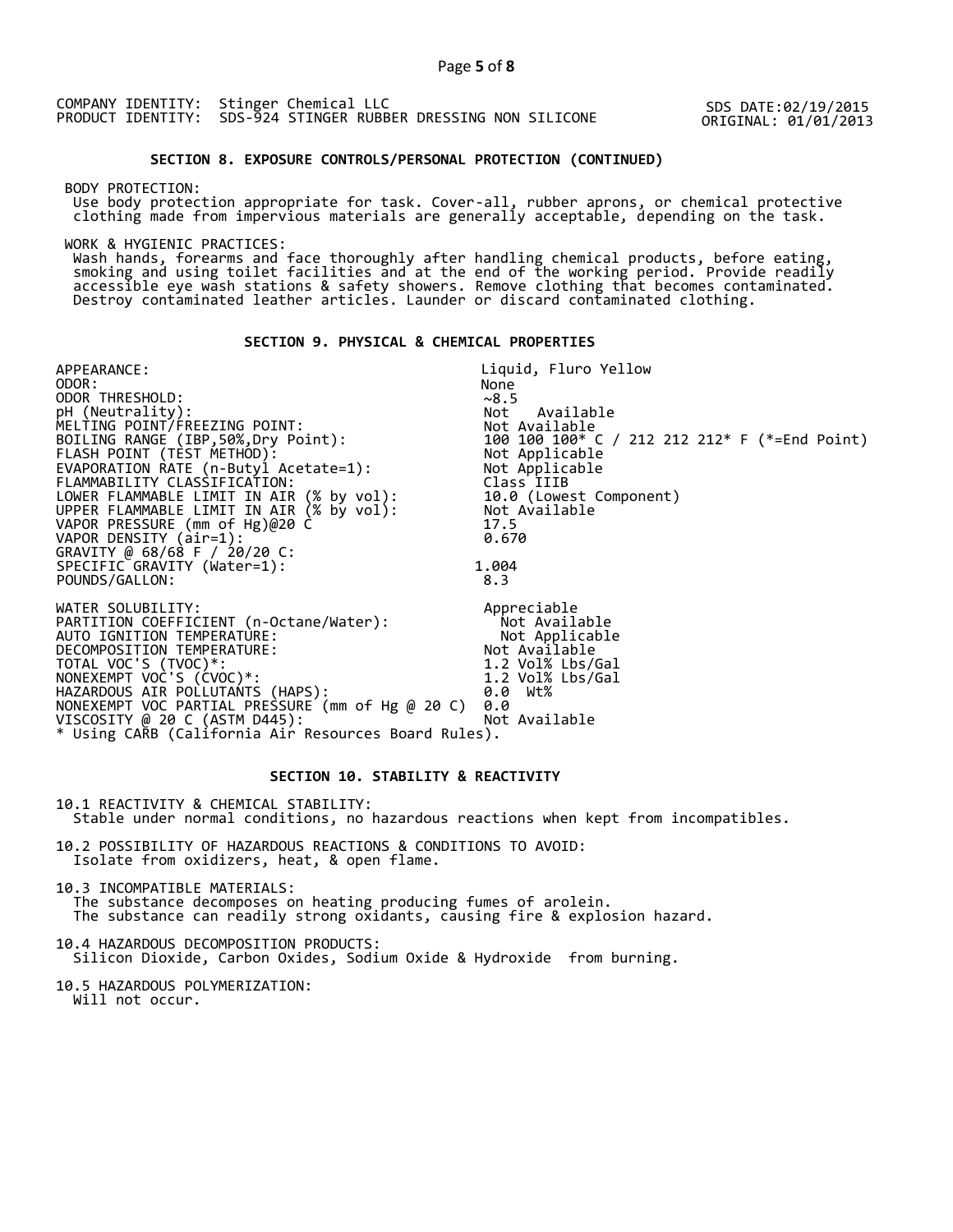SDS DATE:02/19/2015 ORIGINAL: 01/01/2013

# **SECTION 11. TOXICOLOGICAL INFORMATION**

#### **11.1 ACUTE HAZARDS**

 11.11 EYE & SKIN CONTACT: Primary irritation to skin, defatting, dermatitis. Primary irritation to eyes, redness, tearing, blurred vision. Liquid can cause eye irritation. Wash thoroughly after handling.

 11.12 INHALATION: Anesthetic. Irritates respiratory tract. Acute overexposure can cause serious nervous system depression. Vapor harmful.

 11.13 SWALLOWING: Swallowing can cause abdominal irritation, nausea, vomiting & diarrhea.

#### **11.2 SUBCHRONIC HAZARDS/CONDITIONS AGGRAVATED**

 MEDICAL CONDITIONS AGGRAVATED BY EXPOSURE: Pre-existing disorders of any target organs mentioned in this Document can be aggravated by over-exposure by routes of entry to components of this product. Persons with these disorders should avoid use of this product.

#### **11.3 CHRONIC HAZARDS**

 11.31 CANCER, REPRODUCTIVE & OTHER CHRONIC HAZARDS: This product has no carcinogens listed by IARC, NTP, NIOSH, OSHA or ACGIH, as of this date, greater or equal to 0.1%.

11.32 TARGET ORGANS: May cause damage to target organs, based on animal data.

11.33 IRRITANCY: Irritating to contaminated tissue.

11.34 SENSITIZATION: No component is known as a sensitizer.

11.35 MUTAGENICITY: No known reports of mutagenic effects in humans.

11.36 EMBRYOTOXICITY: No known reports of embryotoxic effects in humans.

11.37 TERATOGENICITY: No known reports of teratogenic effects in humans.

11.38 REPRODUCTIVE TOXICITY: No known reports of reproductive effects in humans.

 A MUTAGEN is a chemical which causes permanent changes to genetic material (DNA) such that the changes will propagate across generational lines. An EMBRYOTOXIN is a chemical which causes damage to a developing embryo (such as: within the first 8 weeks of pregnancy in humans), but the damage does not propagate across generational lines. A TERATOGEN is a chemical which causes damage to a developing fetus, but the damage does not propagate across generational lines. A REPRODUCTIVE TOXIN is any substance which interferes in any way with the reproductive process.

#### **11.4 MAMMALIAN TOXICITY INFORMATION**

No mammalian information is available on this product.

#### **SECTION 12. ECOLOGICAL INFORMATION**

#### **12.1 ALL WORK PRACTICES MUST BE AIMED AT ELIMINATING ENVIRONMENTAL CONTAMINATION.**

12.2 EFFECT OF MATERIAL ON PLANTS AND ANIMALS: This product may be harmful or fatal to plant and animal life if released into the environment. Refer to Section 11 (Toxicological Information) for further data on the effects of this product's components on test animals.

12.3 EFFECT OF MATERIAL ON AQUATIC LIFE: No aquatic environmental information is available on this product.

12.4 MOBILITY IN SOIL Mobility of this material has not been determined.

12.5 DEGRADABILITY This product is completely biodegradable.

12.6 ACCUMULATION Bioaccumulation of this product has not been determined.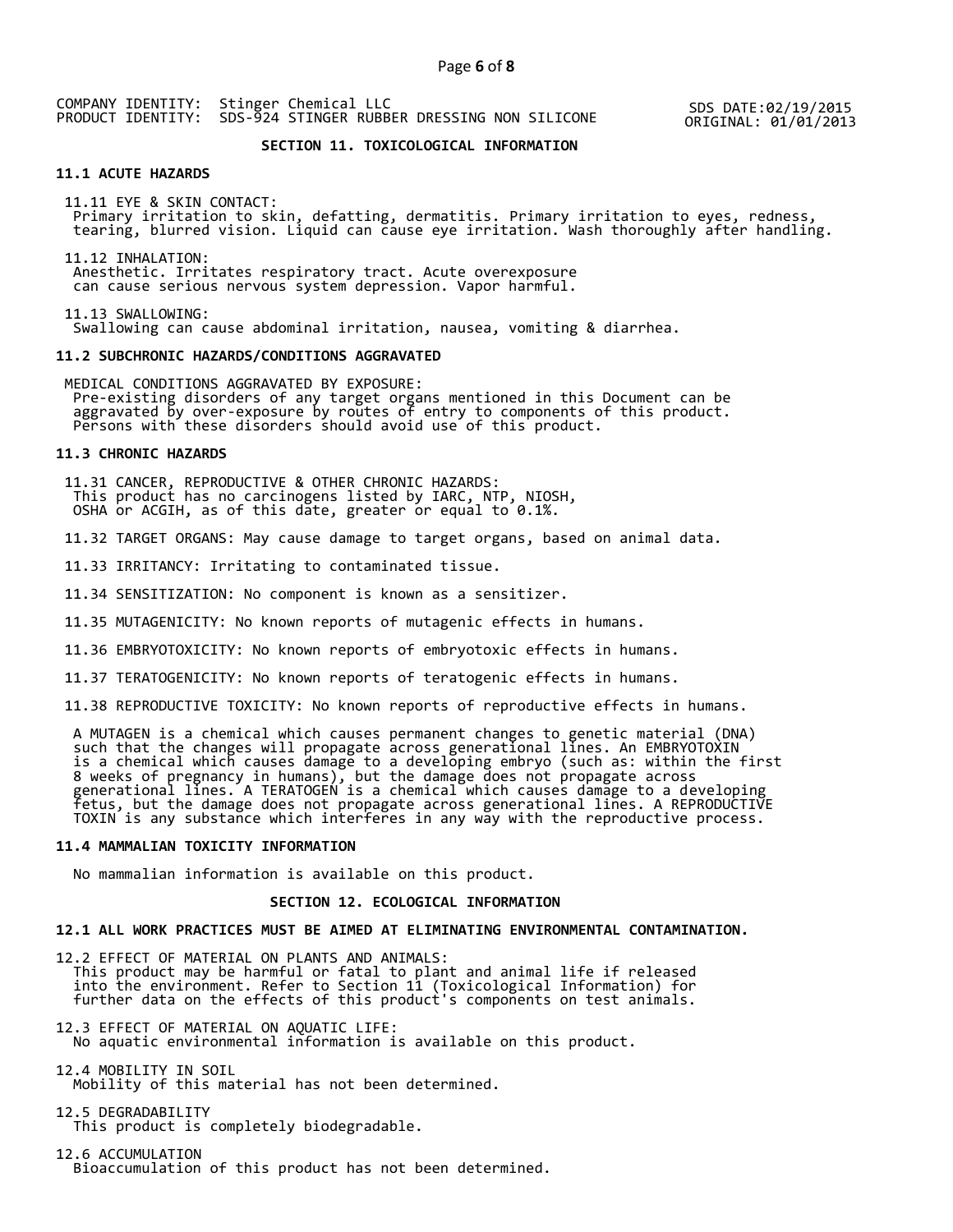SDS DATE:02/19/2015 ORIGINAL: 01/01/2013

## **SECTION 13. DISPOSAL CONSIDERATIONS**

The generation of waste should be avoided or minimized wherever possible. Dispose of surplus and non-recyclable products via a licensed waste disposal contractor. Waste should not be disposed of untreated to the sewer unless fully compliant with the requirements of all authorities with jurisdiction. Waste packaging should be recycled. Incineration or landfill should only be considered when recycling is not feasible. This material and its container must be disposed of in a safe way. Care should be taken when handling emptied containers that have not been cleaned or rinsed out. Empty containers and liners may retain some product residues. Vapor from some product residues may create a highly flammable or explosive atmosphere inside the container. **DO NOT PRESSURIZE, CUT, WELD, BRAZE, SOLDER, DRILL, GRIND, OR EXPOSE USED CONTAINERS TO HEAT, FLAME, SPARKS, STATIC ELECTRICITY, OR OTHER SOURCES OF IGNITION. THEY MAY BURST AND CAUSE INJURY OR DEATH.** Avoid dispersal of spilled material and runoff and contact with soil, waterways, drains and sewers. Processing, use or contamination may change the waste disposal requirements. Do not dispose of on land, in surface waters, or in storm drains. Waste should be recycled or disposed of in accordance with regulations. Large amounts should be collected for reuse or consigned to licensed hazardous waste haulers for disposal. **ALL DISPOSAL MUST BE IN ACCORDANCE WITH ALL FEDERAL, STATE, PROVINCIAL, AND LOCAL REGULATIONS. IF IN DOUBT, CONTACT PROPER AGENCIES.** 

#### **SECTION 14. TRANSPORT INFORMATION**

MARINE POLLUTANT: No DOT/TDG SHIP NAME: Not Regulated DRUM LABEL:<br>IATA / ICAO:<br>IMO / IMDG: Not Regulated Not Regulated EMERGENCY RESPONSE GUIDEBOOK NUMBER: None

#### **SECTION 15. REGULATORY INFORMATION**

#### **15.1 EPA REGULATION: SARA SECTION 311/312 HAZARDS: None Known**

All components of this product are on the TSCA list. SARA Title III Section 313 Supplier Notification This product contains the indicated <\*> toxic chemicals subject to the reporting requirements of Section 313 of the Emergency Planning & Community Right-To-Know Act of 1986 & of 40 CFR 372. This information must be included in all MSDSs that are copied and distributed for this material.

### **15.2 STATE REGULATIONS:**

 CALIFORNIA SAFE DRINKING WATER & TOXIC ENFORCEMENT ACT (PROPOSITION 65): This product contains no chemicals known to the State of California to cause cancer or reproductive toxicity.

### **15.3 INTERNATIONAL REGULATIONS**

 The identified components of this product are listed on the chemical inventories of the following countries:

 Australia (AICS), Canada (DSL or NDSL), China (IECSC), Europe (EINECS, ELINCS), Japan (METI/CSCL, MHLW/ISHL), South Korea (KECI), New Zealand (NZIoC), Philippines (PICCS), Switzerland (SWISS), Taiwan (NECSI), USA (TSCA).

## **15.4 CANADA: WORKPLACE HAZARDOUS MATERIALS INFORMATION SYSTEM (WHMIS)**  D2B: Irritating to skin / eyes.

 This product was classified using the hazard criteria of the Controlled Products Regulations (CPR). This Document contains all information required by the CPR.